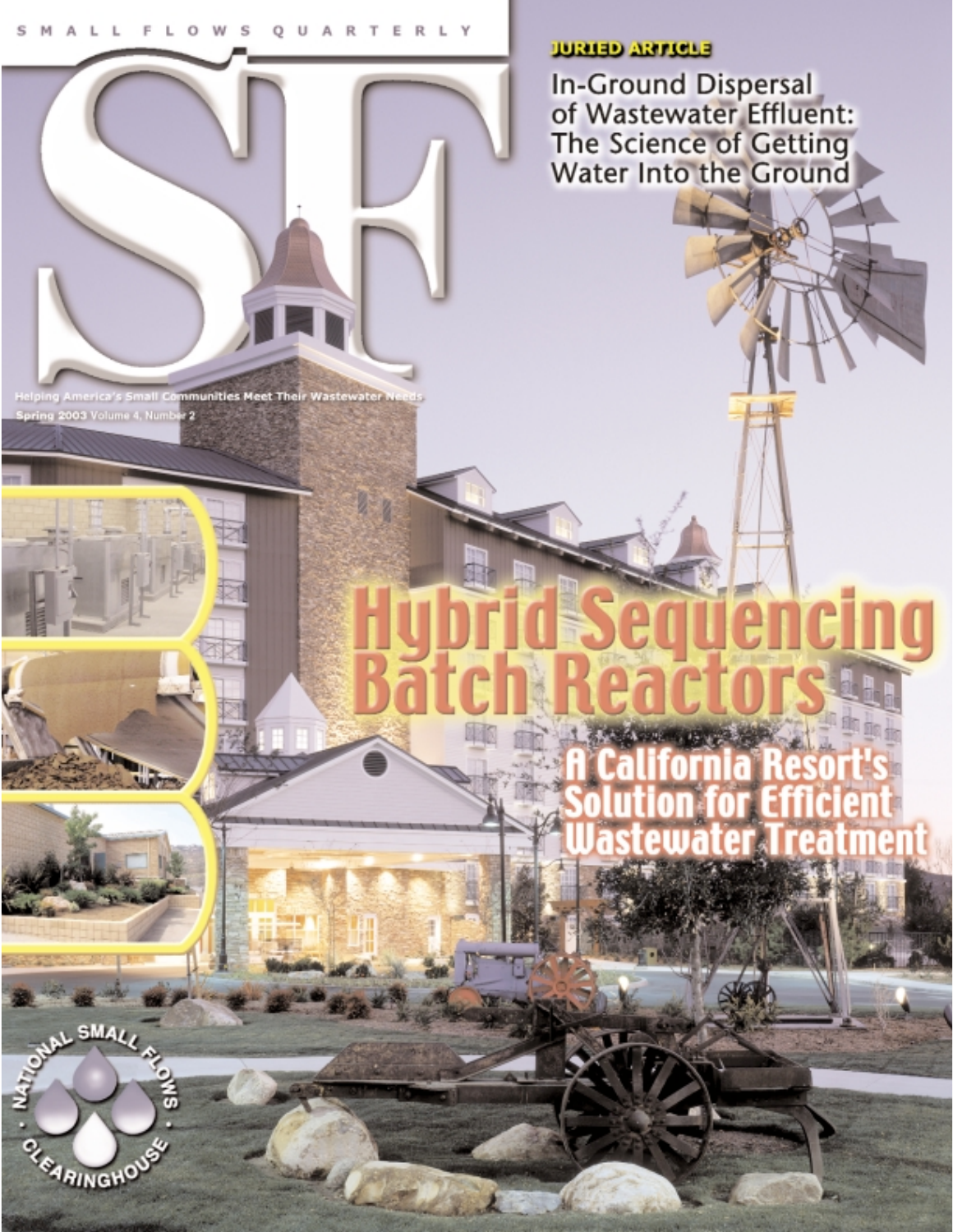# **Hybrid Sequencing Batch Reactors (SBR) Offer an Efficient Wastewater Treatment**

**CONTRIBUTING WRITERS**

**Michael Lahlou, E.I.T. and James Matthews, P.E.**

Batch processes are not a new or innovative wastewater treatment technology, since the first reported fill/draw systems are at least a century old. The sequencing batch reactor (SBR) process has been successfully applied to more than 1,300 plants in the U.S., Canada, and Europe within the last 25 years. In particular, the number of SBR plants in North America is growing rapidly. Many of these facilities have been constructed for small communities, producing less than 1.0 million gallons per day (mgd) of wastewater, although larger plants (up to 230 mgd in Dublin, Ireland) have used SBR technology with similar effluent quality results.

Both municipal and industrial wastewater has been successfully treated in SBR systems. A general overview of SBR reactor systems and the technology is presented here, along with a discussion of the additional enhancements of a hybrid SBR designed by Pacific Advanced Civil Engineering, Inc. (PACE) and constructed by Pacific Environmental Resources Corporation, Inc. (PERC). A real-world application using the PACE/PERC design is evaluated.

## **History and Evaluation of SBRs**

The use of batch processes for treating wastewater is not a recent development; batch processes have been in development and use since the turn of the century. However, facility design moved to continuous flow or "conventional" systems after 1920 due to the high degree of operator attention and automation required for SBRs. The clogging of air diffusers caused by periodic settling of sludge on the air diffusion systems in SBRs also increased the complexity of their operation.

In the early 1960s, interest was revived in batch systems with the development of new technology and equipment, most significantly the microprocessor. In addition, improvements in aeration devices and control systems have allowed the development of the "fill-and-draw" systems to their present level of efficiency and now enable SBRs to successfully compete with, and in most cases outperform, conventional activated sludge systems.

The biological and physical unit processes involved in the SBR and conventional activated sludge systems

## **Benefits of Using SBR Treatment**

- a higher degree of operational flexibility with respect to effluent quality and dissolved oxygen (DO) controlled aeration system,
- complete quiescent settling for improved total suspended solids (TSS) removal,
- effluent quality meets current and anticipated future nitrogen requirements for surface discharge,
- no separate clarifiers,
- proven treatment process,
- capacity upgrades and phasing do not require modification or interruption of current treatment process,
- a high degree of automation reduces operational staff requirements,
- significantly smaller footprint requires less site work and yard plumbing,
- lower initial capital cost, and
- power consumption is typically less than that of a conventional plant with substantial power savings at lower flows (i.e., greater turndown capability).



#### **Limitations of SBR Systems**

Limitations of SBRs are generally related to the education of the operating staff and do not focus on the process elements. Therefore, SBRs often require:

- a higher level of control sophistication,
- knowledgeable operators,
- some retraining of existing operations staff, and
- two or more basins or a pre-equalization tank for process operation and redundancy.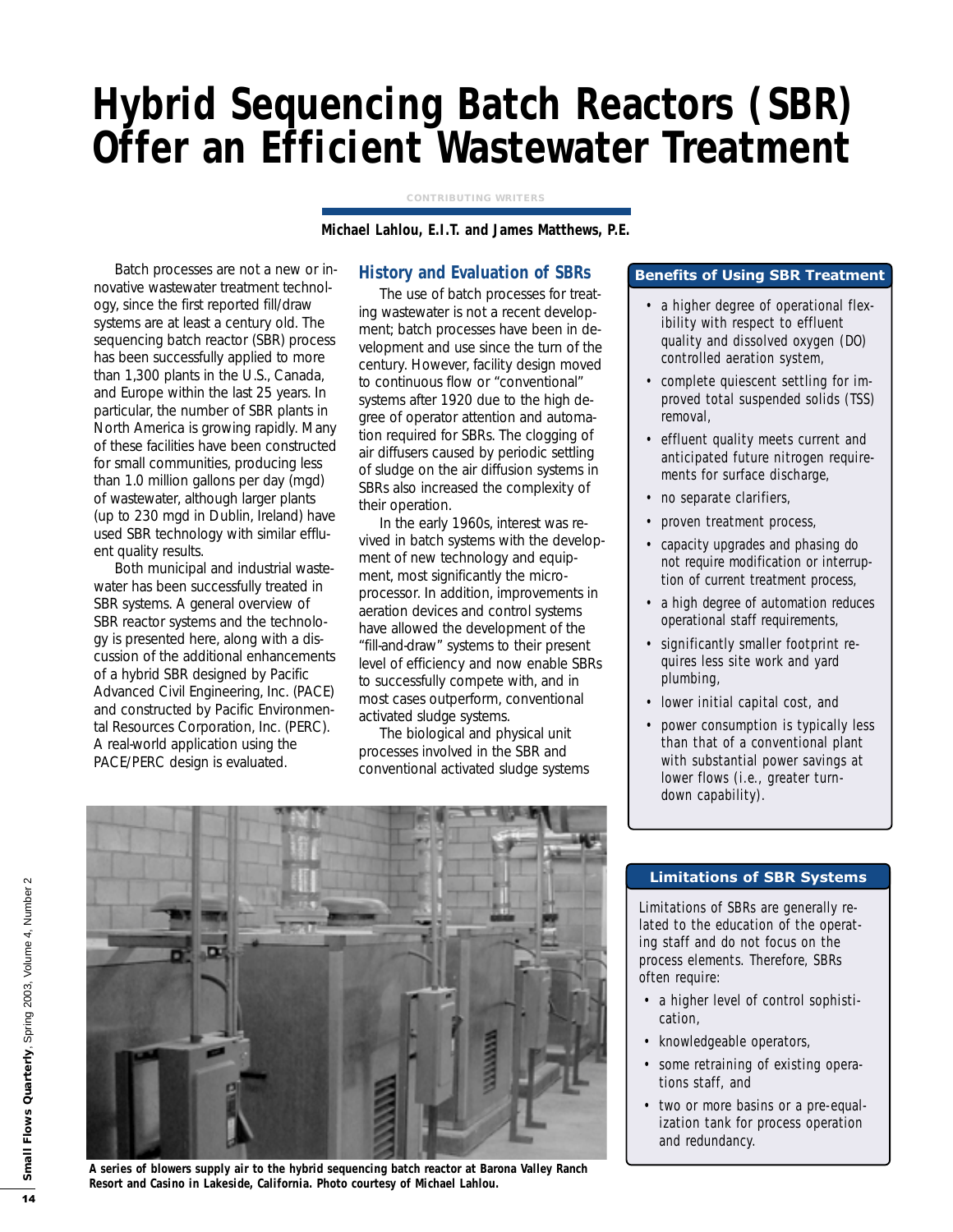are essentially the same. Aeration and sedimentation/clarification are performed in both systems. However, there is one important difference. The processes in the conventional plant are carried out simultaneously in separate tanks; whereas, in the SBR process, treatment takes place sequentially in a common "reactor" tank.

The reactor in an SBR system has five basic operating modes. Listed sequentially in the treatment process, they are 1) fill, 2) react, 3) settle, 4) draw, and 5) idle. These modes of the SBR are controlled by time to achieve the effluent quality and treatment capacity objectives.

A major advantage of the SBR system compared to the conventional system is its flexibility to adapt and modify reactor conditions through time controls or dissolved oxygen settings during the operational phases. The computer controls allow the operator the ability to change the effective size/volume of the aeration, anoxic, and clarification processes to achieve effluent goals. This allows SBR facilities to adapt to changing influent loading conditions and consistently maintain the objective effluent water quality. A description of the different modes follows (see Figure 1 above and Figure 2 on page 16).

#### **Fill Mode**

The purpose of the fill operation is to add substrate (raw wastewater or primary effluent) to the reactor. The time allocated to the fill mode is variable and depends on the influent flow rate. Typically, SBRs are designed to have a minimum fill time that corresponds to the peak hour flow (PHF) rate of the facility. Aeration and mixing are typically cycled on and off during fill to provide a substantial amount of substrate reduction, nitrification, and denitrification.

#### **React Mode**

Air is introduced periodically to the process to allow the microorganisms to breathe and consume waste products. The purpose of the react mode is to complete the reactions that were initiated during fill. The SBR tank is isolated from receiving any new substrate while in react, usually through an influent control valve. The remaining raw influent wastewater is directed to the next SBR in series while the first SBR completes react, settle, and draw. As with fill mode, performance considerations might require alternating periods of high and low dissolved oxygen (DO) concentrations.



#### **Settle Mode**

All aeration and mixing is terminated during the settle and draw modes, and the reactor tank is allowed to dissipate all hydraulic energy developed due to the mixing operations. The purpose of settle mode is to allow solids separation to occur, which provides a clarified supernatant to be discharged as effluent.

In an SBR, this process is normally much more efficient than in a continuous flow system because the influent flow to the reactor is zero; therefore, the effective clarification overflow rate is zero gallons per day per square foot (i.e., the reactor is allowed to settle in a completely quiescent environment). The SBR has the ability to provide optimum settling conditions and eliminate hydraulic influences.

#### **Draw Mode**

The purpose of draw mode is to remove clarified or treated water from the reactor. Many types of decant mechanisms are in current use, the most popular being floating or adjustable weirs. The decanting rate can be controlled by automatic valves in a gravity system or by pumping.

#### **Idle Mode**

The purpose of idle mode in a multi-tank system is to provide "park" or stand-by time for the SBR just completing its batch cycle while waiting for the other SBR reactor to complete its fill mode. Idle is not a necessary phase and can be eliminated if variable volume batches are included in the design of the system. Length of time in idle is determined by the flow rate of wastewater into the plant.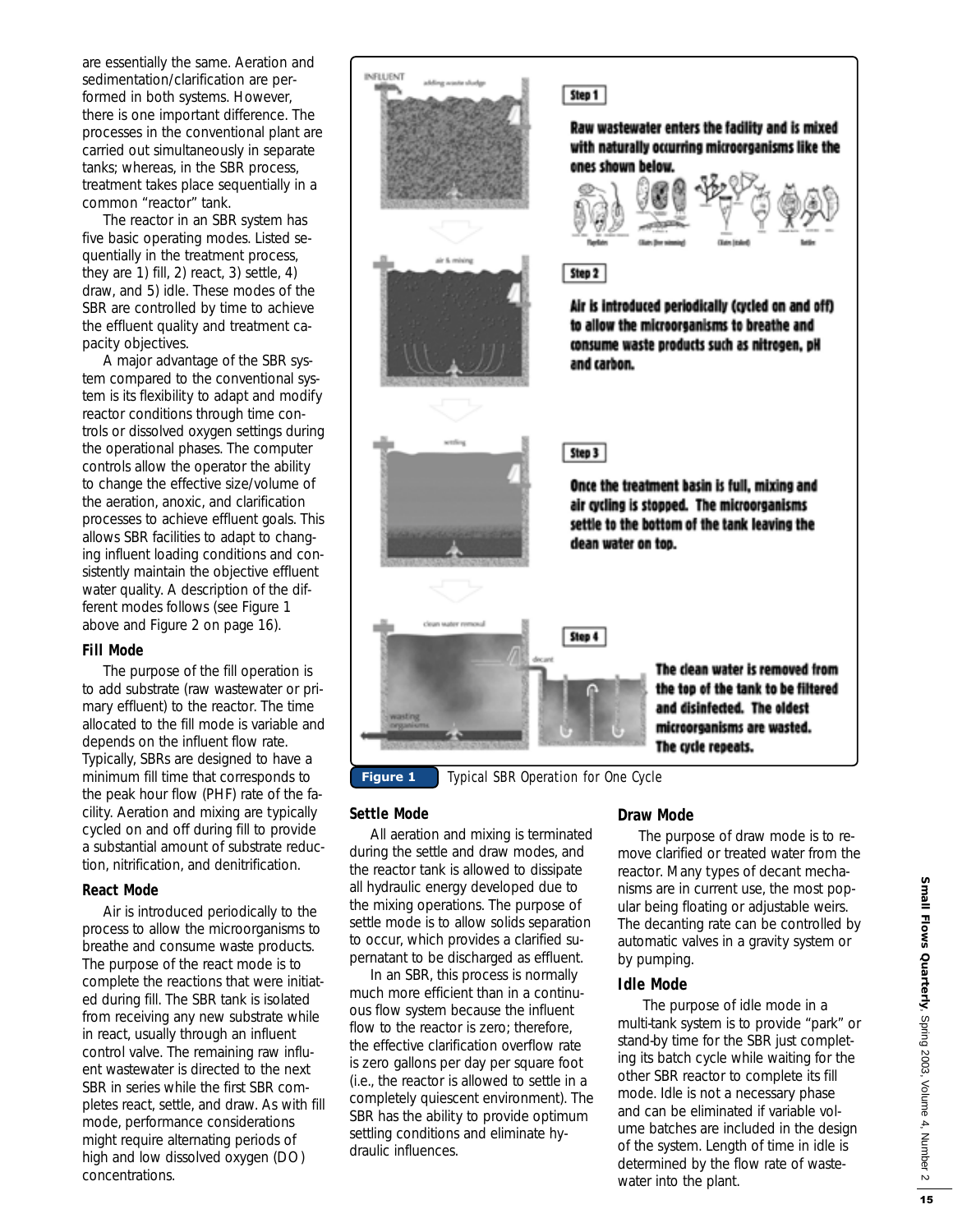

A key element in understanding the SBR process and operation is that a reactor is never completely emptied during the batch process. Typically, 25 percent of the volume of the tank is decanted during the draw phase, retaining

nearly 100 percent of the activated sludge within the tank. The advantage is that this establishes a population of microorganisms uniquely suited to treating the wastewater without the need for a return activated sludge (RAS) pump station. The microorganisms are subject to high and low oxygen and to high and low food availability during the process. This operating condition in the SBR develops a population of organisms that are very ef-

ficient at treating site-specific wastewater constituents.

Sludge wasting is another important step in the SBR operation that greatly affects performance and effluent water quality. It is not included as one of the five basic basin modes because wasting strategies differ between SBR designs. Sludge wasting usually occurs during the settle or draw phases and depends upon the desired sludge age and process requirements.

## **Description and Advantages of a Hybrid SBR**

Many significant advantages have been identified for application of a conventional SBR process; however, new hybrid designs have improved the benefits of this system and the potential applications. The hybrid SBR combines the advantages of the batch process with a conventional anoxic prereactor. This hybrid design adds the prereactor

as an additional facility element in the system. The prereactor may be configured to act as a surge basin (e.g., Fluidyne Surge Anoxic Mix) or as a high F/M Bio-Selector (e.g., Austgen Biojet ICEAS). The major advantage of the hybrid configuration is in the aeration system sizing and bio-nutrient removal capacity. Air is cycled on and off with conventional SBRs during fill and react modes to create aerobic and anoxic conditions within one reactor tank. Since the same tank is used for clarification (i.e., settle and draw), the aeration time available per day is described by the following equation:

Aeration Time (per day) = 1,440 min/day – # batches/day x (Settle Time + Draw Time + Anoxic Time)

This amount of time equates to about 8–9 hours/day of aeration in



most SBR designs. If the design process

is required to nitrify and denitrify, then the oxygen requirement is the same as conventional nitrification/denitrification in a biological nutrient removal facility. The oxygen demand must be delivered in one third of the time; therefore, conventional SBRs would typically have two

to three times the installed horsepower for aeration, which leads to higher capital investment in mechanical and electrical equipment.

Mixed-liquor suspended solids (MLSS) in the hybrid design are recycled back from the SBR to the anoxic prereactor for denitrification.

This allows the SBR reactor to remain fully aerobic, and simultaneous nitrification (in the SBR) and denitrification (in the anoxic prereactor) can occur, reducing the installed aeration horsepower requirement. In addition, the denitrification kinetics are increased substantially, as the recycled, nitrified MLSS is contacted with raw wastewater, constituting a high carbon source, in a smaller, completely mixed reactor. This condition ensures that the process is not carbon limited and eliminates the need for chemical addition (e.g., methanol or acetate) to meet stringent total nitrogen limits imposed for some facility discharge permits. The figures below present the process schematics for both the conventional and hybrid SBR designs. As can be seen from the figures, the footprint and operation are only slightly different, while performance is greatly enhanced.

## **Application of a Hybrid SBR**

Barona Valley Ranch Resort and Casino is located just outside of the City of San Diego, in Lakeside, California. It is one of the largest Indian-owned and operated casino facilities in California and began operation in 1994. The complex has undergone considerable expansion since that time and has required the tribe to invest in wastewater infrastructure to support its

very successful enterprise. In 1999, Barona broke ground on a massive expansion that included a 400-room resort hotel, an 18-hole championship golf course, an events center, and a new 300,000-square-foot casino. Barona retained PACE and PERC as a design/build team to determine the best course of action for their waste-